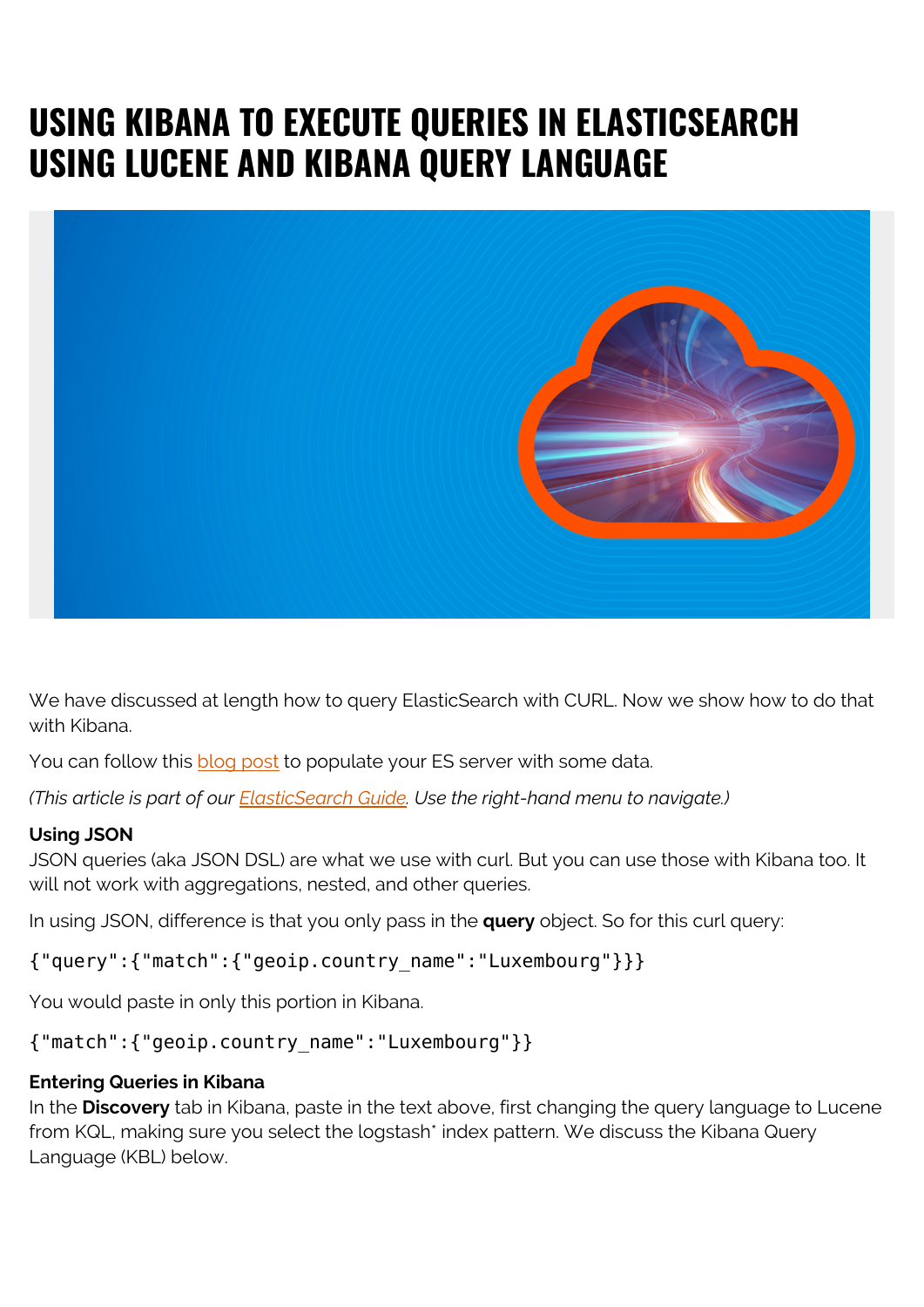

If you forget to

change the query language from KQL to Lucene it will give you the error:

```
Discover: input.charAt is not a function. (In 'input.charAt(peg$currPos)',
'input.charAt' is undefined)
```
The easiest way to enter the JSON DSL query is to use the query editor since it creates the query object for you:

| Filters             |              |              | Search                        |                                                  |                           |          |                                      |
|---------------------|--------------|--------------|-------------------------------|--------------------------------------------------|---------------------------|----------|--------------------------------------|
| ශ                   |              | + Add filter |                               |                                                  |                           |          |                                      |
| logs                |              |              | <b>EDIT FILTER</b>            |                                                  | <b>Edit filter values</b> |          |                                      |
| Selec               | <b>Value</b> |              |                               |                                                  |                           |          |                                      |
| $?$ _so             |              | $1\,$        |                               | ['"match": {"geoip.country_name": "Luxembourg"}} |                           |          |                                      |
| <b>Avail:</b>       |              |              |                               |                                                  |                           |          |                                      |
| O @t                |              |              |                               |                                                  |                           |          |                                      |
| t @v                |              |              |                               |                                                  |                           |          |                                      |
| $t$ _id             |              |              |                               |                                                  |                           |          |                                      |
| $t \quad \exists n$ |              |              |                               |                                                  |                           |          |                                      |
|                     |              |              |                               |                                                  |                           |          |                                      |
| $#$ _sc             |              |              |                               |                                                  |                           | <b>B</b> |                                      |
| $t - ty$            |              |              |                               |                                                  |                           |          |                                      |
| $t$ ago             |              |              |                               |                                                  |                           |          |                                      |
| $t$ ago             |              |              | $\times$ Create custom label? |                                                  |                           |          |                                      |
| $t$ ago             |              |              |                               | Cancel                                           | Save                      | Ø6       |                                      |
| t agu               |              |              |                               |                                                  |                           |          | Save the query, giving it some name: |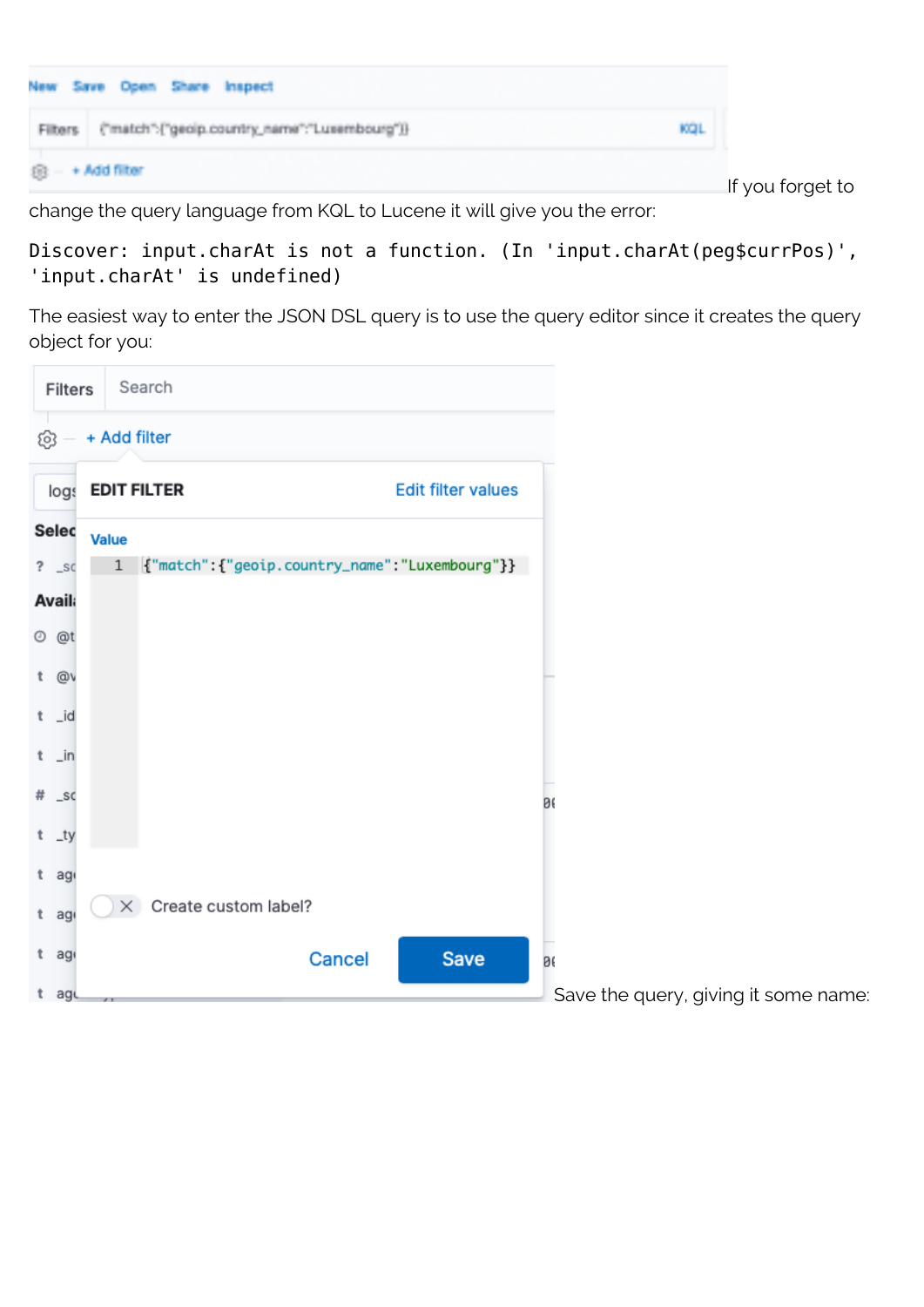## Save search

| ٠ |     | ш      | ÷ |
|---|-----|--------|---|
|   |     |        | M |
|   | . . | ٠      |   |
|   |     | $\sim$ |   |

| шe         |  |  |
|------------|--|--|
| Luxembourg |  |  |
|            |  |  |
|            |  |  |
|            |  |  |

Cancel

**Confirm Save** 

### **Kibana Query Language (KBL) versus Lucene**

You can use KBL or Lucene in Kibana. They are basically the same except that KBL provides some simplification and supports scripting.

Here are some common queries and how you do them in each query language.

| <b>KBL</b>                             | Lucene                                             | <b>Explanation</b>                                                                                                                                                                                   |
|----------------------------------------|----------------------------------------------------|------------------------------------------------------------------------------------------------------------------------------------------------------------------------------------------------------|
| request:"/wordpress/"                  | request:"/wordpress/"                              | The colon (:) means equals to.<br>Quotes mean a collection of<br>words, i.e. a phrase.                                                                                                               |
| request:/wordpress/                    | request:/wordpress/                                | Do don't need quotes for one<br>word.                                                                                                                                                                |
| request:/wordpress/                    | request:/wordpress/                                | Do don't need quotes for one<br>word.                                                                                                                                                                |
| request:/wordpress/and<br>response:404 | request:/wordpress/and<br>response:200             | for KBL you have to explicitly<br>put the boolean operator. For<br>Lucene the operator is not<br>recognized as an operator but<br>as a string of text unless you<br>use write it in capital letters. |
| wordpress                              | wordpress                                          | Matches based on any text<br>(wordpress in this example) in<br>the document and not a<br>specific field.                                                                                             |
| 200 or 404                             | 200 404                                            | adding the word or to Lucene<br>would also include text<br>containing the string "or." So<br>leave it off or use capital OR.                                                                         |
| 200 and 404                            | 200 AND 404                                        | Use uppercase with Lucene for<br>logical operators.                                                                                                                                                  |
| geoip.country_name:<br>"Luxembourg"    | {"match": {"geoip.country_name":<br>"Luxembourg"}} | Lucene supports JSON DSL<br>query language, as we<br>illustrated above                                                                                                                               |